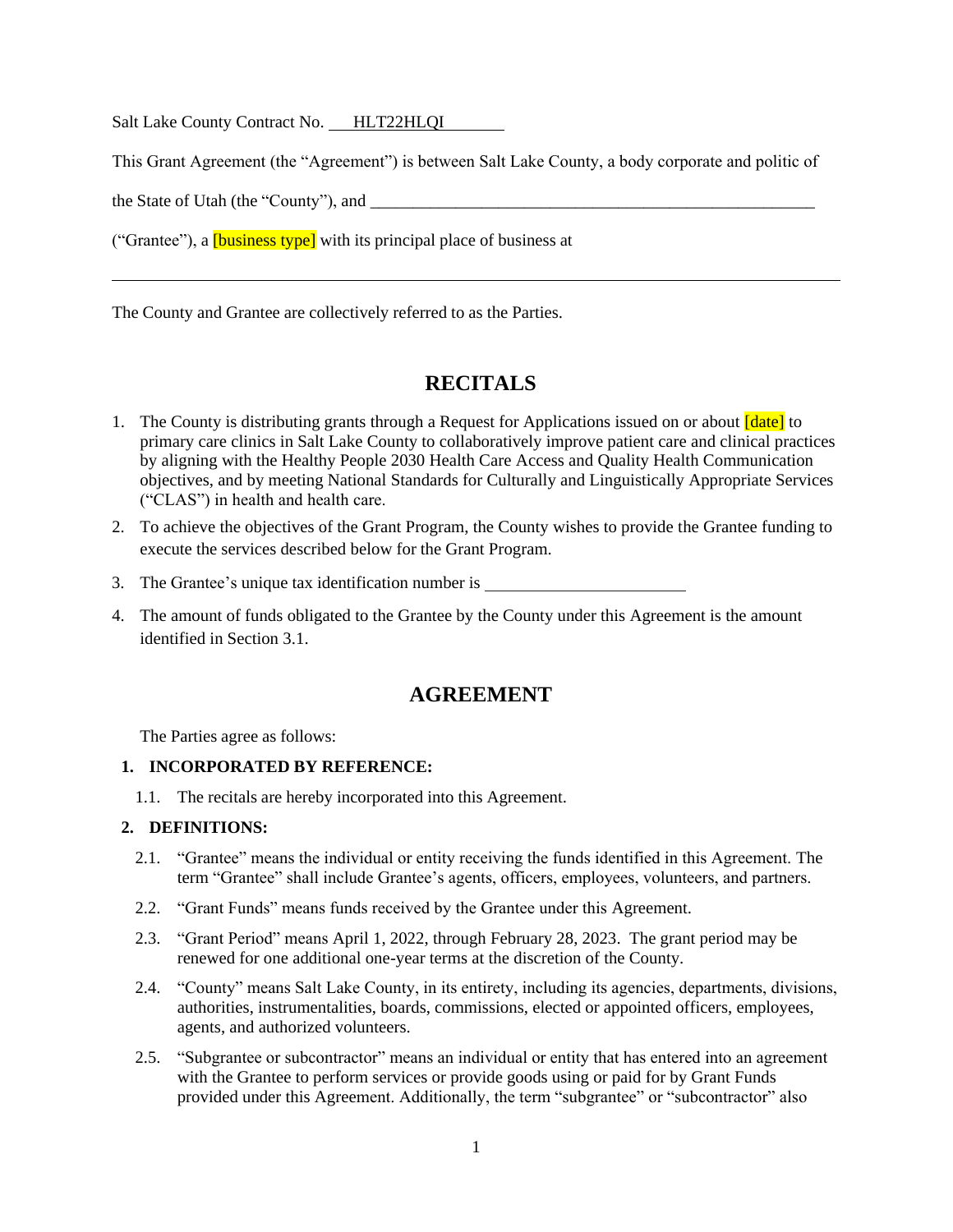refers to individuals or entities that have entered into agreements with any subgrantees/subcontractors if those individuals or entities have agreed to perform all or most of the subgrantee's or subcontractor's duties under this Agreement.

#### **3. GENERAL:**

- 3.1. Grantee is hereby awarded  $\frac{1}{2}$  to perform activities outlined in Exhibit 1 RFA and Exhibit 2 - Application.
	- 3.1.1.The County, in the County's sole discretion and based on funding availability, may transfer additional Grant Funds to Grantee and/or extend the Grant Period by formal amendment to this Agreement.
- 3.2. Grantee's Obligations:
	- 3.2.1. Grantee will comply with obligations detailed in Exhibit  $1 RFA$ , and Exhibit  $2 -$ Application.
	- 3.2.2.Grantee will use the Grant Funds only as detailed in Exhibit 1 RFA and Exhibit 2 Application, hereby incorporated into this Agreement by reference. Use of Grant Funds for any purpose not detailed in Exhibit 1 and Exhibit 2 of this Agreement, without prior express written consent of the County, will constitute a material breach of this Agreement.
		- 3.2.2.1. Grantee agrees that Grant Funds may not be used for the purchase of food under this Agreement.
	- 3.2.3.Grantee is solely responsible for complying with this Agreement. Grantee shall be the sole point of contact regarding all matters related to this Agreement.
	- 3.2.4.Grantee will repay to the County any Grant Funds expended in violation of paragraph 3.2 of this Agreement.
	- 3.2.5.Grantee must comply with the auditing, monitoring, record keeping, and reporting sections of this Agreement.
	- 3.2.6.The Grantee may use subgrantee or subcontractor to fulfill its obligations under this Agreement.
	- 3.2.7.Within ten business days of the end of the Grant Period, Grantee shall return to the County all Grant Funds that are unexpended within the Grant Period.

Grantee Initials acknowledging Section 3: \_\_\_\_\_\_\_\_

- **4. GOVERNING LAW AND VENUE:** This Agreement shall be governed by the laws, rules, and regulations of the State of Utah and venue shall be in Salt Lake City, in the Third Judicial District Court for Salt Lake County.
- **5. CONFLICT OF INTEREST:** Grantee certifies, through the execution of the Agreement, that none of its owners, directors, officers, or employees are employees of the County or are relatives of an employee of the County. A relative is defined as: spouse, child, stepchild, parent, sibling, aunt, uncle, niece, nephew, first cousin, mother-in- law, father-in-law, brother-in-law, sister-in-law, sonin-law, daughter-in-law, grandparent, or grandchild. If Grantee is unable to certify that that none of its owners, directors, officers, or employees working under this Agreement, are relatives of an employee of the County, Grantee shall disclose the name of the individuals with a potential conflict of interest to the County so the County may review the potential conflict and either approve or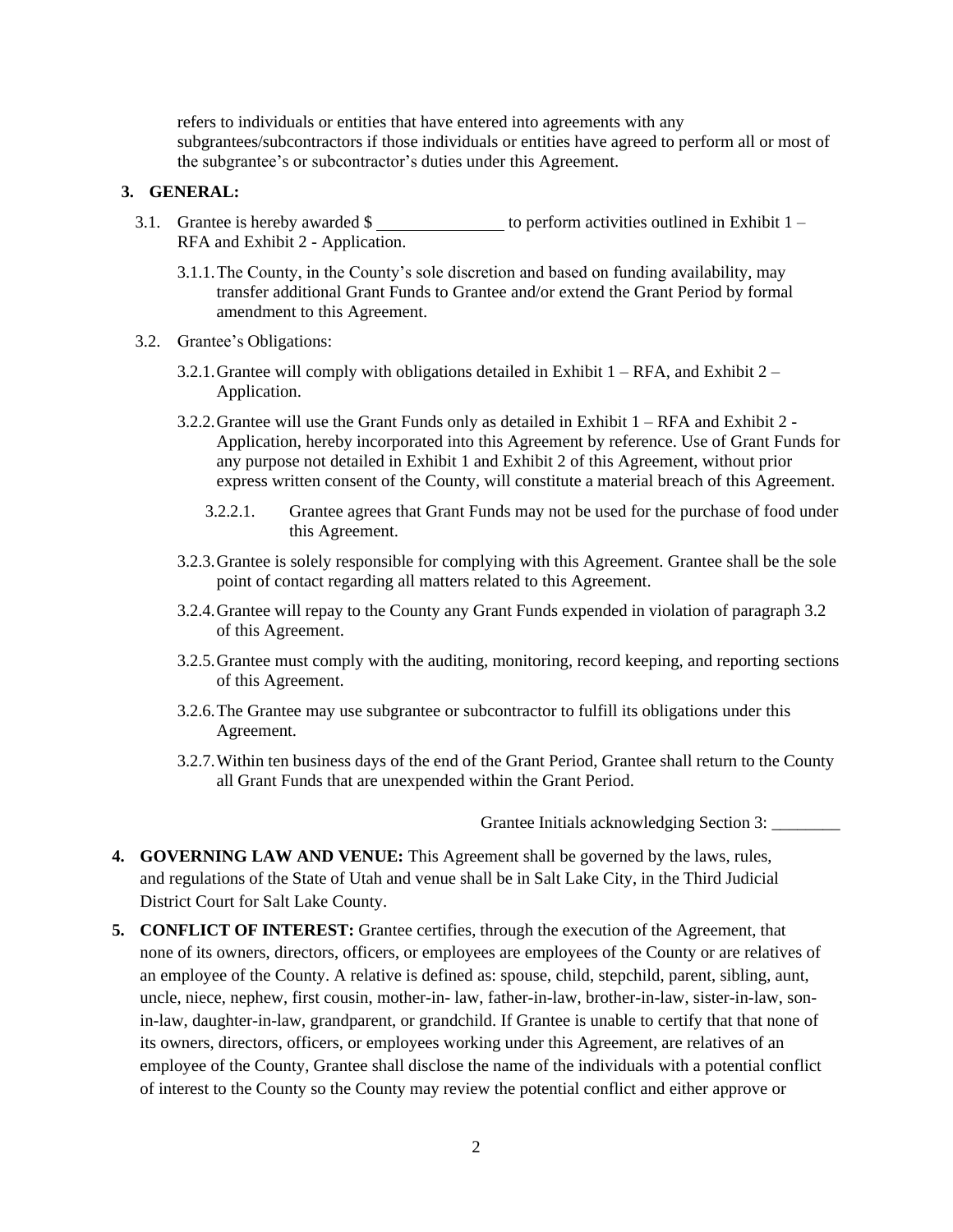deny the grant as may be required by relevant law.

**6. INDEPENDENT CONTRACTOR AND TAXES:** The relationship of County and Grantee under this Agreement is that of an independent contractor status. Each party shall have the entire responsibility to discharge all of the obligations of an independent contractor under federal, state, and local law, including but not limited to, those obligations relating to employee supervision; benefits and wages; taxes; unemployment compensation and insurance; social security; workers' compensation; disability pensions and tax withholdings, including the filing of all returns and reports and the payment of all taxes, assessments, and contributions and other sums required of an independent contractor. Nothing contained in this Agreement may be construed to create the relationship between County and Grantee of employer and employee, partners, or joint venturers. The Parties agree that Grantee's obligations under this Agreement are solely to the County. This Agreement shall not confer any rights to third parties unless otherwise expressly provided for under this Agreement.

## **7. IMMUNITY AND INDEMNITY:**

- 7.1. County is a body corporate and politic of the State of Utah, subject to the Governmental Immunity Act of Utah (the "Act"), UTAH CODE ANN. §§ 63G-7-101 to -904 (2015). The Parties agree that County shall only be liable within the parameters of the Governmental Immunity Act. Nothing contained in this Agreement shall be construed in any way, to modify the limits of liability set forth in that Act or the basis for liability as established in the Act.
- 7.2. Grantee shall indemnify the County from all claims, losses, suits, actions, damages, and costs arising out of Grantee's (or Grantee's subgrantees or subcontractors) performance of this Agreement.
- **8. SUBGRANTEE/SUBCONTRACTOR AGREEMENTS:** In substantially the same form, Grantee shall insert the following provision in all its subgrantee agreements under this Agreement.

Subgrantee/Subcontractor understands that the subcontract/subgrant is between the grantee and the subgrantee/subcontractor and is funded by Salt Lake County.

Subgrantee/Subcontractor further agrees that at all times during the agreement,

subgrantee/subcontractor will comply with all anti-discrimination, employment, and drug-free workplace laws and all other applicable federal and state constitutions, and other applicable local laws, rules, codes, orders, and regulations.

## **9. MONITORING:**

- 9.1. The County shall have the right at any time and for any reason to monitor Grantee's use of the Grant Funds under this Agreement, or any of Grantee's subgrantees or subcontractors use of Grant Funds. Monitoring of Grantee's use of the Grant Funds shall be at the complete discretion of the County that will include but is not limited to Grantee's fiscal operations, and compliance with the terms, conditions, and attachments of this Agreement.
- 9.2. If it is discovered that Grantee (or Grantee's subcontractors or subgrantees) is in default (not in compliance with the Agreement), Grantee may be subject to sanctions which may include warnings, audits, termination, demand for the return of funds, and/or suspension/debarment from participation in future grants and contracts with County.
- 9.3. Grantee shall include provisions similar to this Section 9 in its agreements with subgrantee/subcontractors allowing the County access to monitor and audit the records of any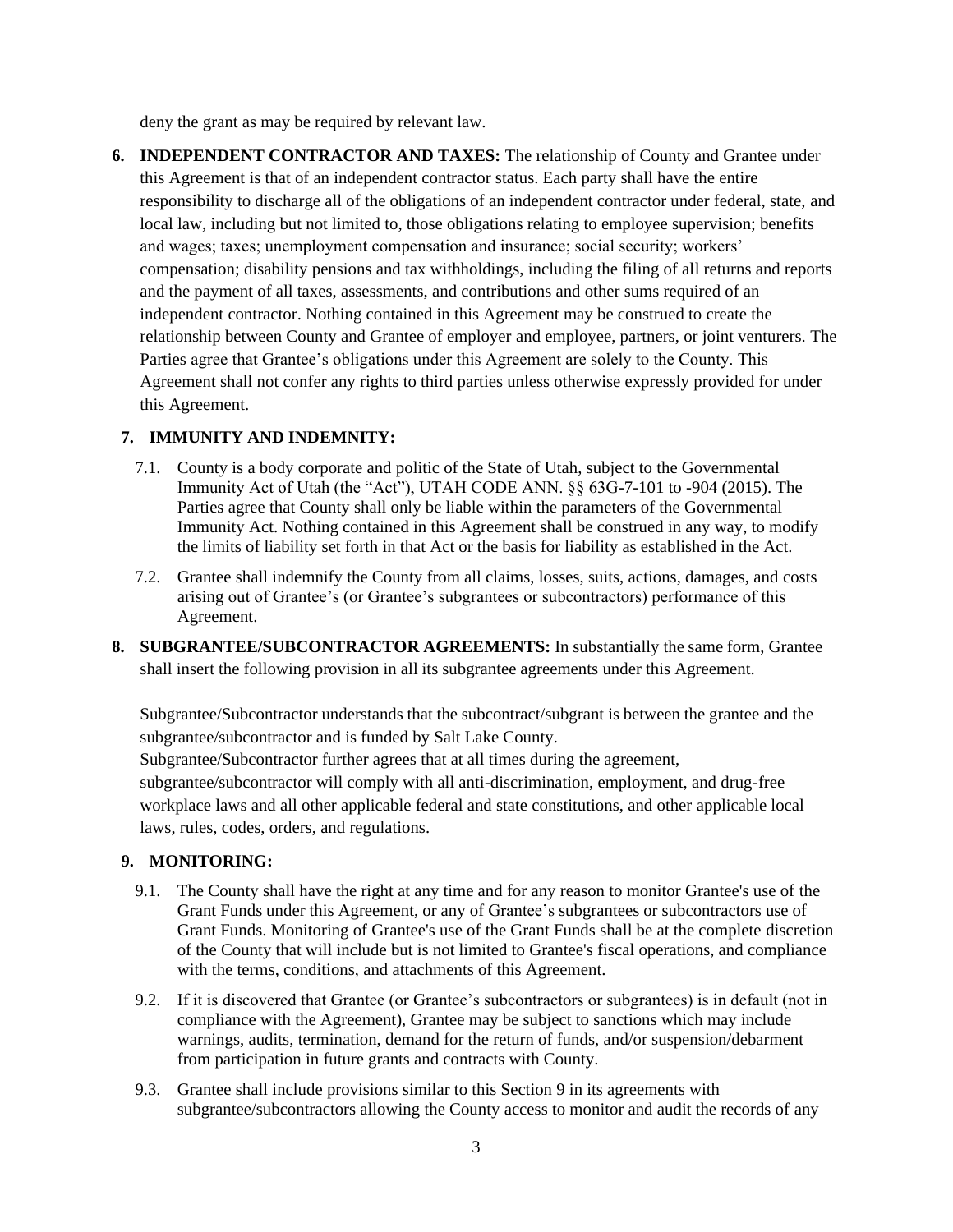subgrantees/subcontractors.

#### **10. RECORD KEEPING:**

- 10.1. Grantee shall keep detailed records of all expenditures Grantee or its subcontractors/subgrantees make of the Grant Funds.
- 10.2. Grantee shall contractually require that all subcontractors or subgrantees document and track uses of the Grant Funds, or determinations of eligibility for Grant Funds, and provide all such documentation to Grantee.
- 10.3. If the Grantee fails to document any expenditure of Grant Funds as provided in this Section 10, the Grantee will repay to the County the Grant Funds spent on unsupported or undocumented expenditures.
- 10.4. Grantee will fully cooperate with the County and the State of Utah in any investigations or audits into the use of Grant Funds.

#### **11. REPORTING AND CERTIFICATION:**

- 11.1. Grantee shall comply with the due dates set forth in Exhibit 1-RFA Section 1, "Introduction", and Section 3.b., "Due Dates".
- 11.2. Grantee shall meet with County staff to go over the proposed projects and create a plan to execute the project(s) through a quality improvement Plan Do Study Act ("PDSA") cycle.

11.2.1.Grantee shall fill out PDSA worksheets and work on project activities.

- 11.3. Grantee shall communicate regularly with assigned County Health Literacy staff member.
- 11.4. Grantee shall attend, at minimum, the following events: a) kick-off meeting; b) mid-point meeting; c) wrap-up meeting.
- 11.5. Grantee shall provide follow-up data for up to five (5) years, upon request.
- 11.6. Grantee shall submit at least one success story by June 15, 2023, of how one or more of the projects has improved the clinic.
- 11.7. Grantee shall include provisions similar to Sections 10 and 11 of this Agreement in its agreements with subcontractors/subgrantees requiring the same level of record keeping that applies to the Grantee.
- **12. DEFAULT:** Any of the following events will constitute cause for the County to declare Grantee in default of this Agreement (i) Grantee's non-performance of its contractual requirements and obligations under this Agreement; or (ii) Grantee's material breach of any term or condition of this Agreement.

#### **13. AGREEMENT TERMINATION:**

13.1. Termination for Cause: This Agreement may be terminated with cause by the County, upon written notice given by the Grantee. The Grantee will be given 5 calendar days after written notification to correct and cease the violations, after which this Agreement may be terminated for cause immediately and subject to the remedies herein. Time allowed for cure will not diminish or eliminate Grantee's liability for damages. If the default remains after Grantee has been provided the opportunity to cure, the County may do one or more of the following: (i) exercise any remedy provided by law or equity; (ii) terminate this Agreement; (iii) debar/suspend Grantee from receiving future grants or contracts. If written notice is delivered under this section, the Grantee will provide an accounting of funds expended up to the date of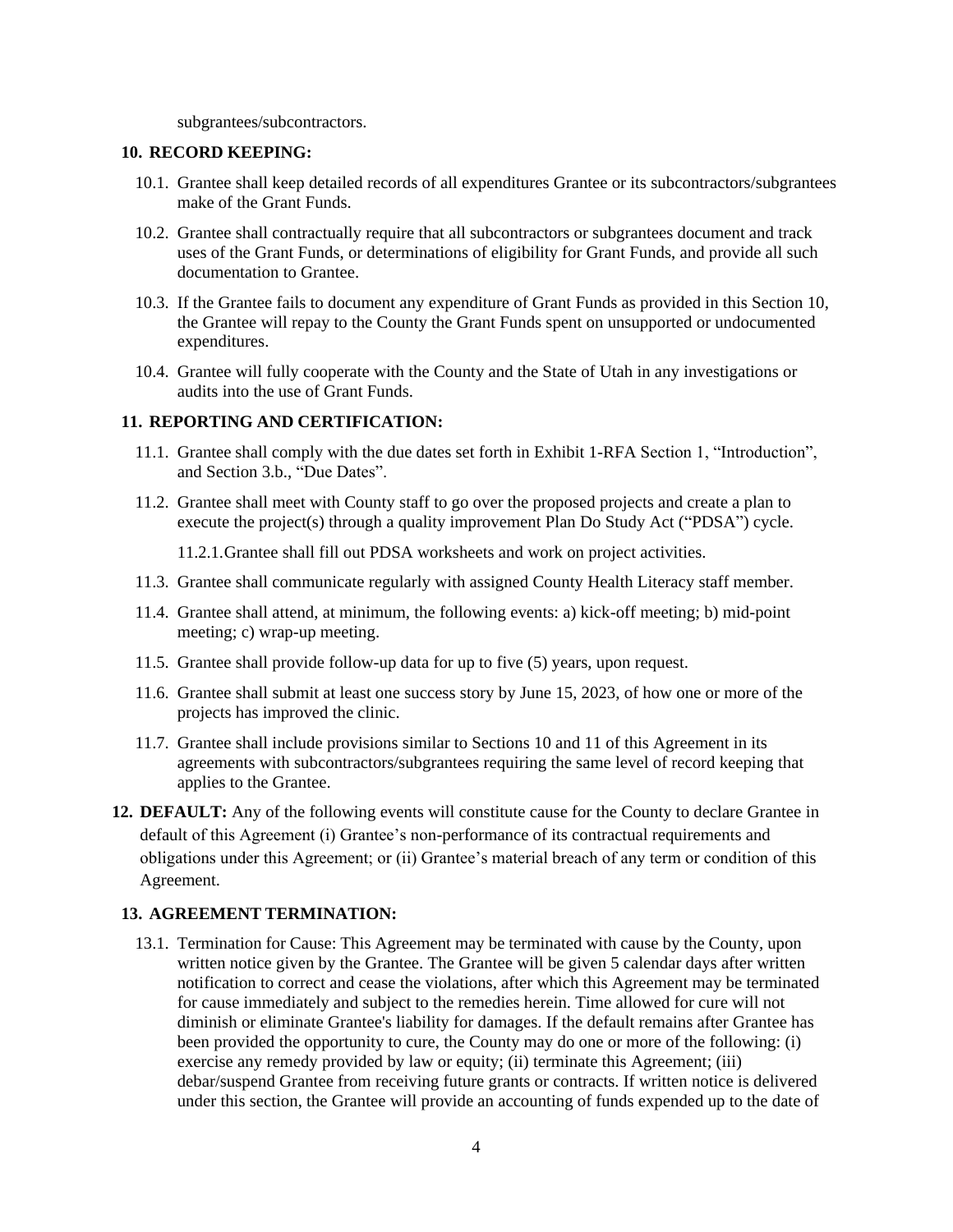termination and return any remaining balance to the County.

- 13.2. Immediate Termination: The County may terminate this Agreement immediately for fraud, misrepresentation, misappropriation, and/or gross mismanagement as determined by the County.
- 13.3. Termination Due to Nonappropriation of Funds, Reduction of Funds, or Changes in Law: Upon 24 hours written notice delivered to the Grantee, this Agreement may be terminated in whole or in part at the sole discretion of the County, if the County reasonably determines that: (i) a change in State legislation or applicable laws materially affects the ability of either party to perform under the terms of this Agreement; or (ii) that a change in available funds affects the County's ability to pay under this Agreement. A change of available funds as used in this paragraph includes, but is not limited to, a change in Federal, State, or County funding, whether as a result of a legislative act or by order of the President, the governor of the State of Utah, or the Salt Lake County Mayor. If written notice is delivered under this section, the Grantee will provide an accounting of funds expended up to the date of termination and return any remaining balance to the County within 10 days of receiving notice. The County will not be liable for any performance,commitments, penalties, or liquidated damages that accrue after the effective date of said written notice.
- 13.4. Remedies for Grantee's Violation: In the event this Agreement is terminated under section 13 of this Agreement, the Grantee will return to the County any unexpended Grant Funds, and any Grant Funds expended by Grantee in a manner that does not comply with this Agreement.
- **14. FEES AND COSTS:** In the event of any judicial action to enforce its rights under this Agreement, the prevailing party, whether the County or Grantee, shall be entitled its costs and expenses incurred in connection with such action.
- **15. LICENSING AND STANDARD COMPLIANCE:** By signing this Agreement, Grantee acknowledges that it currently meets all applicable licensing or other standards required by federal and state laws or regulations and ordinances of the city/county in which it operates and will continue to comply with such licensing or other applicable standards and ordinances for the duration of this Agreement. Failure to secure or maintain a license is grounds for termination of this Agreement. Grantee acknowledges that it is responsible for familiarizing itself with these laws and regulations and complying with all of them.
- **16. COMPLIANCE WITH GENERALLY APPLICABLE STATE AND FEDERAL LAWS:** At all times during this Agreement, and for all uses of Grant Funds under this Agreement, Grantee will comply with all anti-discrimination, employment, and drug-free workplace law and all other applicable federal and state constitutions, and other applicable local laws, rules, codes, orders, and regulations.
- **17. PUBLIC INFORMATION:** Grantee agrees that this Agreement will be a public document and may be available for public and private distribution in accordance with the State of Utah's Government Records Access and Management Act (GRAMA). Grantee gives the County express permission to make copies of and disclose this Agreement, invoices and supporting documentation in accordance with GRAMA. The Grantee further agrees and understands that the supporting application for this Agreement, and any other document or record provided to the County by Grantee under this Agreement is subject to GRAMA and may be available for public and private distribution in accordance with GRAMA.
- **18. FINANCIAL/COST ACCOUNTING SYSTEM:** Grantee agrees to employ standard business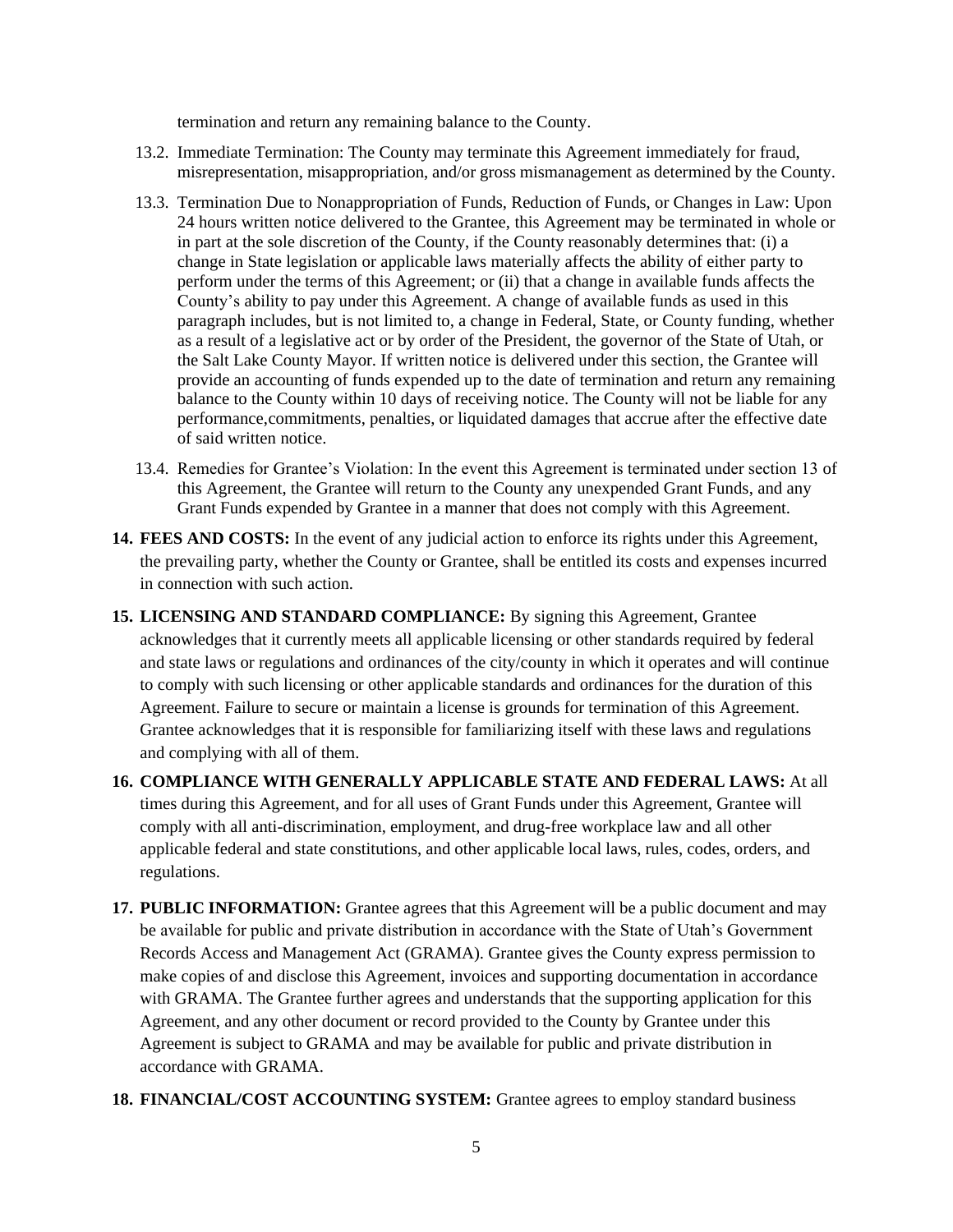accounting practices and to otherwise maintain records sufficient to demonstrate that the Grant Funds provided have been spent in accordance with this Agreement.

- **19. WAIVER:** A waiver of any right, power, or privilege shall not be construed as a waiver of any subsequent right, power, or privilege.
- **20. ORDER OF PRECEDENCE:** In the event of any conflict in the terms and conditions in this Agreement, the order of precedence shall be: (i) this Agreement; (ii) Exhibit 1; (iii.) Exhibit 2. Any provision attempting limit the rights of the County attached to this Agreement is rendered null and void.
- **21. SEVERABILITY:** The invalidity or unenforceability of any provision, term, or condition of this Agreement shall not affect the validity or enforceability of any other provision, term, or condition of this Agreement, which shall remain in full force and effect.
- **22. ERRORS AND OMISSIONS:** Grantee shall not take advantage of any errors and/or omissions in this Agreement. Grantee must promptly notify the County of any errors and/or omissions that are discovered.
- **23. ENTIRE AGREEMENT:** This Agreement constitutes the entire agreement between the Parties and supersedes all other prior and contemporaneous agreements and understandings between the parties, whether oral or written.
- **24. EFFECTIVE DATE AND TERMINATION:** This Agreement is effective upon the signature of the last party to sign, as indicated by the corresponding date, (the "Effective Date") and will terminate September 30,2022, unless terminated sooner as provided herein, or extended in writing as provided herein.
- **25. STANDARD FORM:** Any alteration of the standard form language without approval of the Office of the Salt Lake County District Attorney shall render this agreement void and without effect. Any changes to this agreement must be pre-approved as to form by the District Attorney's Office.
- **26. SUSPENSION OR DEBARMENT:** The Grantee certifies that neither it nor its principals is presently debarred, suspended, proposed for debarment, declared ineligible, or voluntarily excluded from participation in this Agreement by any Federal department or agency.

[SIGNATURES ON FOLLOWING PAGE]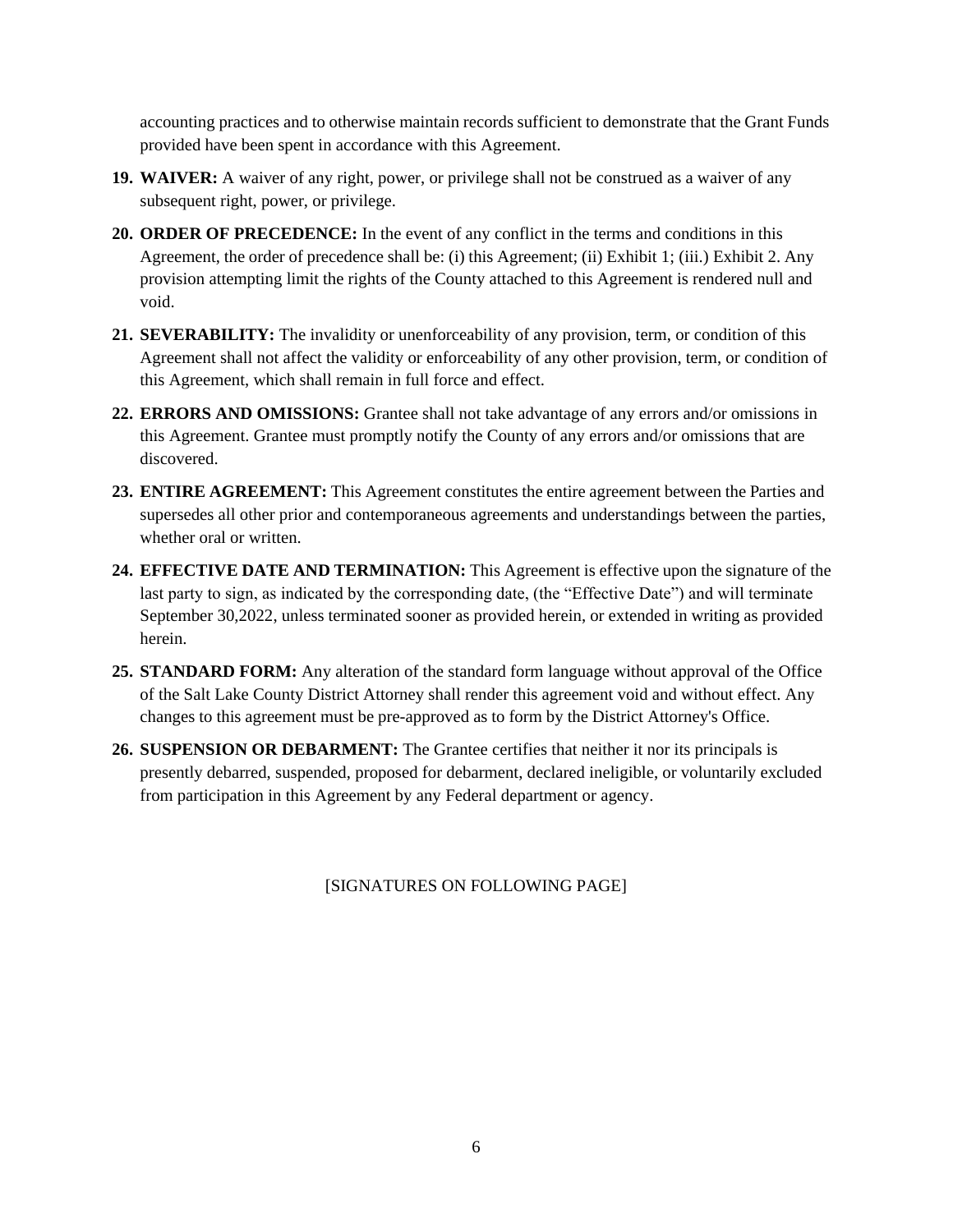IN WITNESS WHEREOF, the Parties execute this Agreement, and the Grantee certifies that any representations are true and correct and that it will abide by the terms of the Agreement.

## **SALT LAKE COUNTY**

By:

Mayor or Designee

Date:

## **HEALTH DEPARTMENT**

By:

Angela C. Dunn, MD MPH Executive Director

Date:

Division Director Initials:

#### **GRANTEE:**

By:

Printed Name:

Title:

Date:

The individual signing above hereby represents and warrants that s/he is duly authorized to execute and deliver this Agreement on behalf of the Grantee by authority of law and that this Agreement is binding upon Grantee. A person who makes a false representation of authority may be subject to criminal prosecution under Utah Code Ann. § 768-504 (1973). Any misrepresentations made in the application or this Agreement may subject the Grantee and the individual signing to criminal liability.

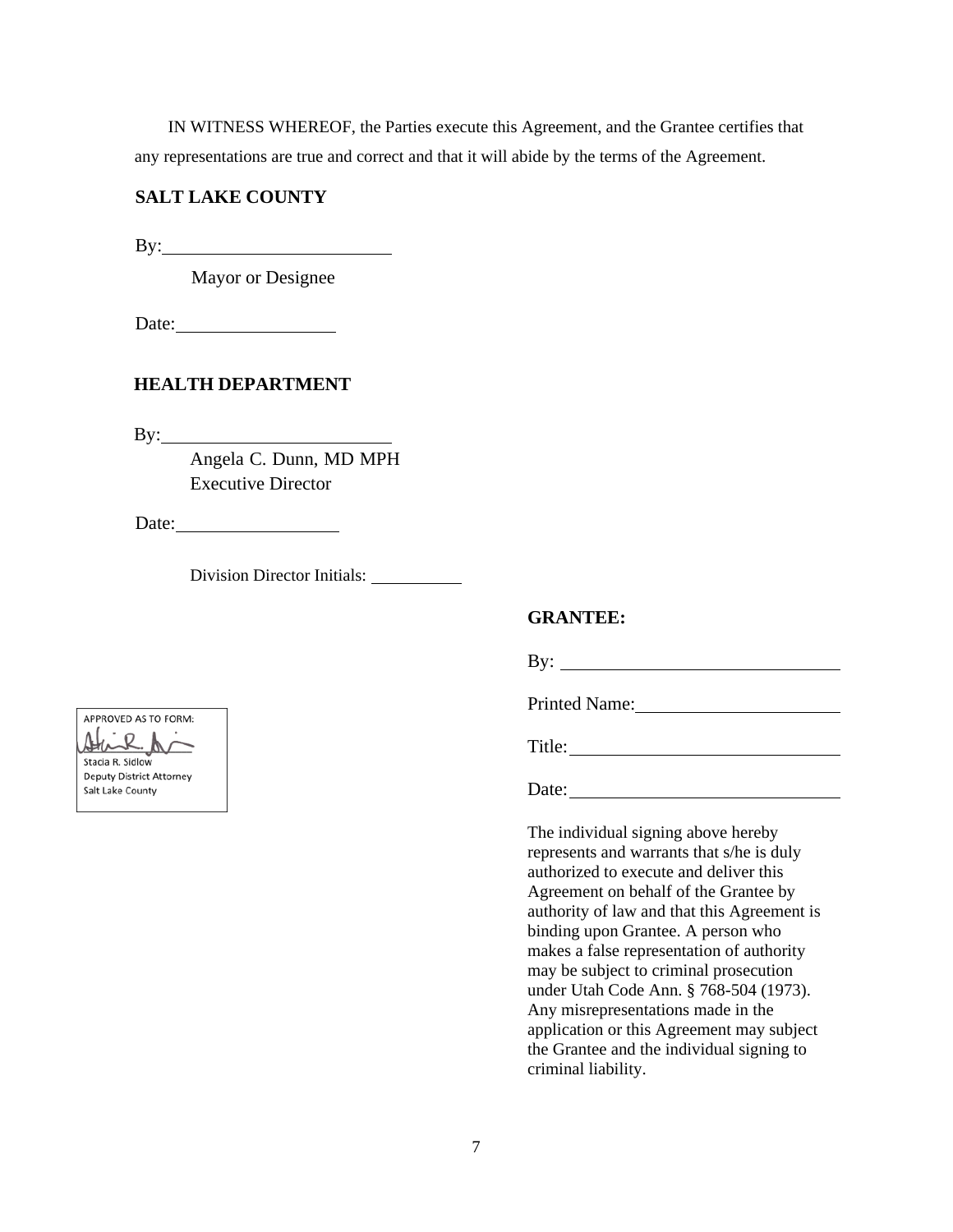

#### **PRIMARY CARE CLINIC-ADVANCING HEALTH LITERACY QUALITY IMPROVEMENT PROJECTS REQUEST FOR APPLICATION**

## **1.0 INTRODUCTION:**

The Health Literacy Program at the Salt Lake County Health Department (SLCoHD) works with primary care clinics to improve patient care and clinical practices in the Healthy People 2030 Health Care Access and Quality Health Communication objectives and in meeting National Standards for Culturally and Linguistically Appropriate Services (CLAS) in Health and Health Care.

The overall goal of this funding opportunity is to improve the health outcomes of patients by meeting their communication needs.

This funding opportunity is available from April  $1<sup>st</sup>$ , 2022, through Feb 28<sup>th</sup>, 2023. For reimbursement, at least one Plan Do Study Act ("PDSA") cycle **per project selected must be implemented within four months of signing the contract. Clinics will continue to work on selected projects until the completion of each PDSA cycle and will turn in outcome measures by June 15th, 2023.** Please read the following application instructions and funding requirements for more details.

#### **2.0 APPLICATION INSTRUCTIONS:**

**Send applications to [healthequity@slco.org.](mailto:healthequity@slco.org)**

- a. All clinics that offer primary care services in Salt Lake County are eligible to apply.
- b. Priority areas include Glendale, Rose Park, West Valley, South Salt Lake, Downtown Salt Lake.
- c. Clinic can apply for a **maximum of \$5,000.**
- d. Clinic CANNOT receive funding for activities already implemented in the clinic.
- e. Applications will be accepted on a first-come, first-served basis until funds are exhausted.
- f. Once submitted, applications will only be approved after a staff member from the Health Literacy Program meets with the clinic to finalize project activities.
- g. Funding CAN pay for planning, implementing, disseminating, and evaluating the projects.
- h. Funding CANNOT pay for equipment or direct services such as patient care, co-pay fees, medication, or food.

## **3.0 FUNDING REQUIREMENTS:**

- a. Meet with SLCoHD staff to go over the proposed projects and create a plan to execute the project(s) through a quality improvement Plan Do Study Act (PDSA) cycle. Fill out PDSA worksheets and work on project activities.
- b. **Due Dates:** 
	- i. **Within 1 month of kick-off meeting**: Turn in baseline data for projects.
	- ii. **Within 3 months of project implementation**: Complete and turn in *at least* one PDSA worksheet per project with supporting project implementation documentation.
	- iii. **Within 6 months of project implementation**: Continue to work on PDSA cycles and projects.
	- iv. **Within 2 weeks of wrap-up meeting**: Turn in updates, supporting documentation, and outcome evaluation.
- c. Communicate regularly with assigned Health Literacy staff member, including a minimum of a kick-off meeting, mid-point meeting, and wrap-up meeting.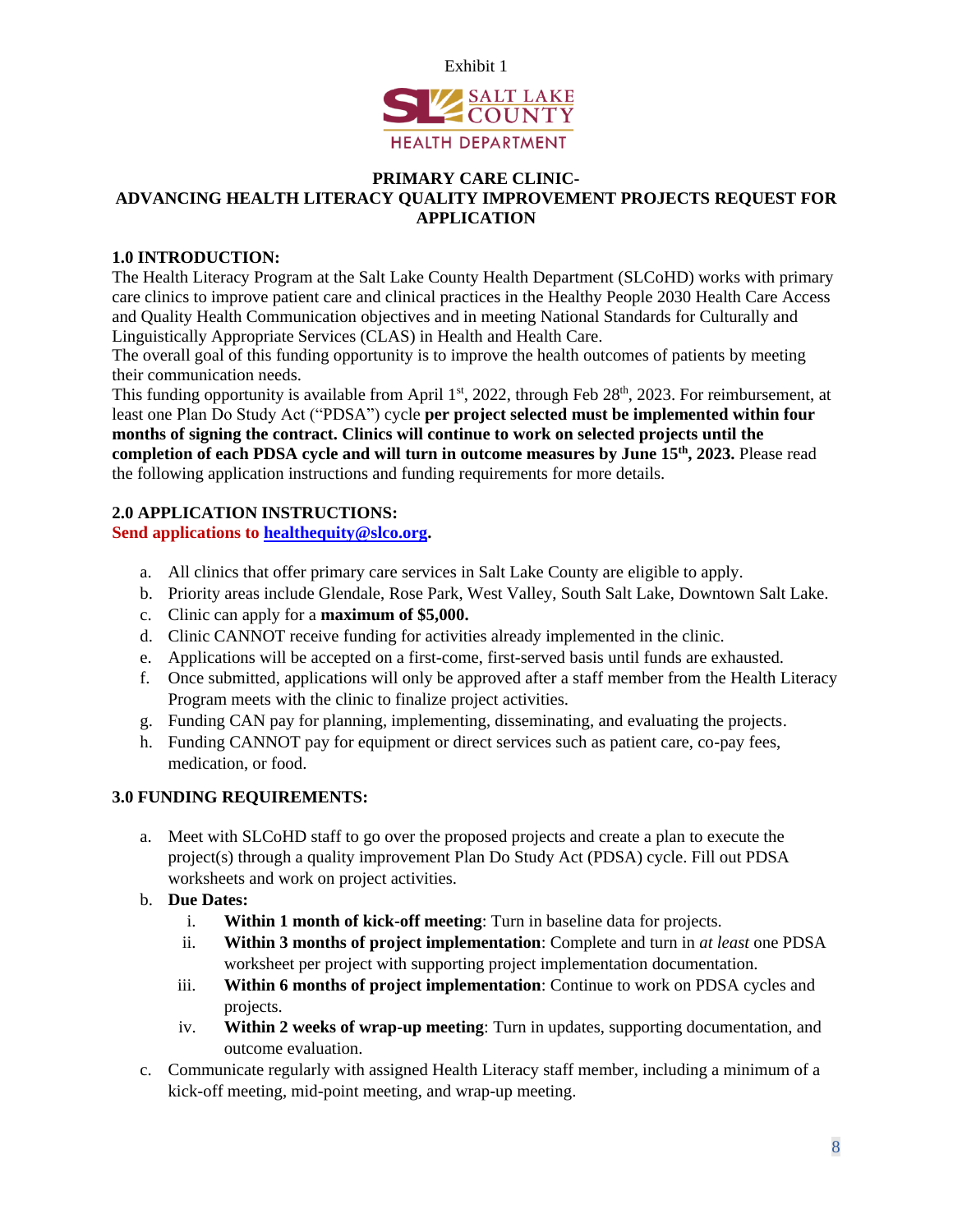#### Exhibit 1

- d. When possible, stratify data rates by these high burden subpopulation categories; race/ethnicity and uninsured/low-income status.
- e. Provide follow-up data for up to 5 years upon request.
- f. Submit at least one success story of how a project(s) has improved your clinic.

## **4.0 FUNDING GUIDELINES & INSTRUCTIONS:**

## a. **Choose up to \$5,000 in projects**.

- b. This approach aims to have meaningful quality improvement projects that improve processes and are tailored to each clinic's individual priorities.
- c. Mark the box of the projects your clinic would like to work on. You can choose two projects under the same topic area or choose one project from two different topic areas.
- d. Each clinic will create its own quality improvement project in the chosen area(s) with the guidance of a SLCoHD staff member. Ideas of activities for each project can be found in the Advancing Health Literacy Quality Improvement Project Ideas document.
- e. Submit the application, and a SLCoHD staff member will meet with your clinic to tailor activities for chosen projects to your clinic's needs.
- f. Create a quality improvement plan by using the Plan, Do, Study, Act (PDSA) tool
- g. SLCoHD staff will create an outline of the project completion requirements based on the agreedupon project plan.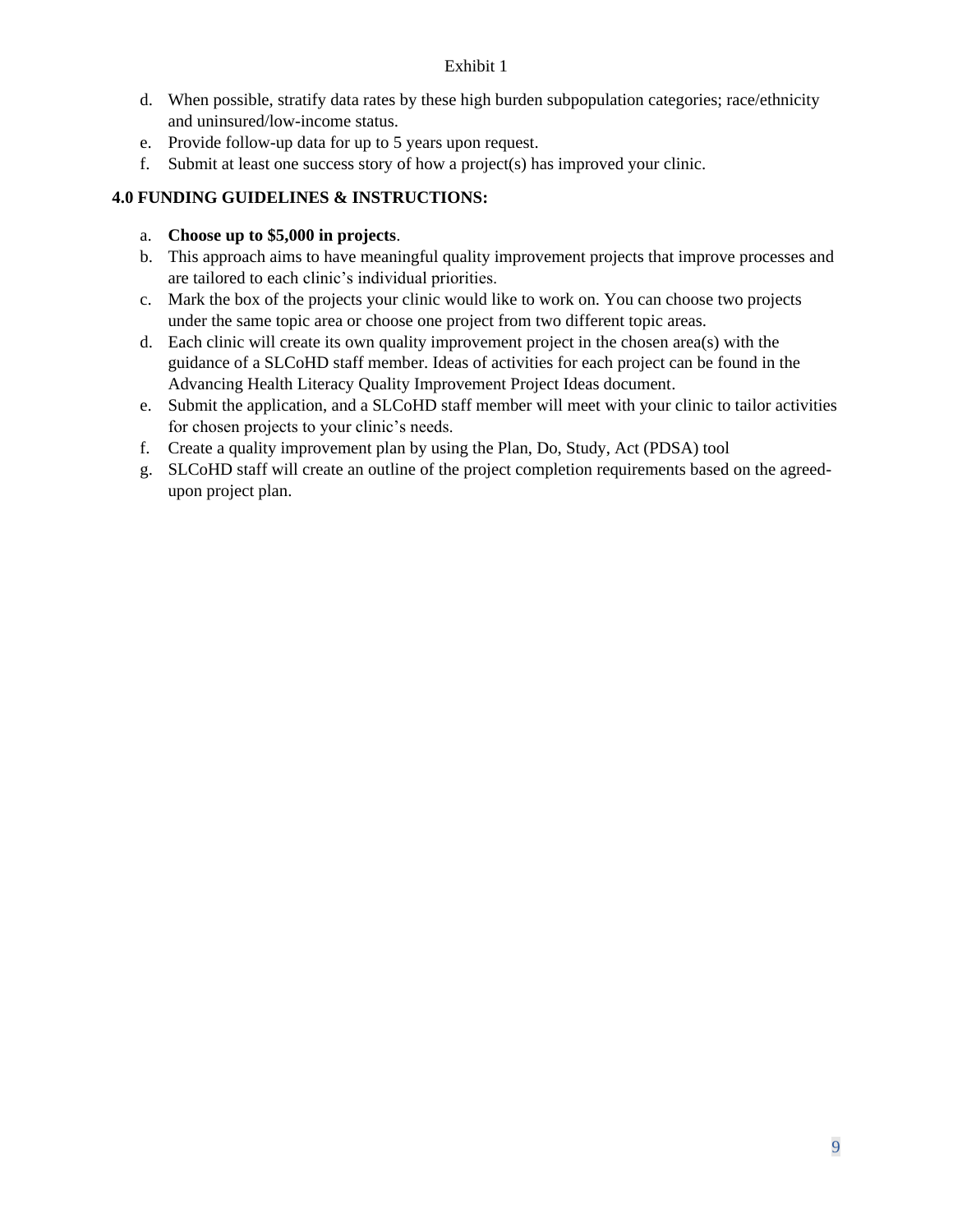



#### **PRIMARY CARE CLINIC-ADVANCING HEALTH LITERACY QUALITY IMPROVEMENT PROJECTS APPLICATION**

## **CLINIC INFORMATION:**

Name of Clinic: Click or tap here to enter text.

Clinic Address: Click or tap here to enter text.

Applicant Name: Click or tap here to enter text.

Applicant Job Title and Role in Application Projects: Click or tap here to enter text.

Applicant Phone Number: Click or tap here to enter text.

Applicant Email: Click or tap here to enter text.

Names and Roles of Other Staff Who Will Be Involved: Click or tap here to enter text.

## **PROJECTS:**

# **Check Understanding – \$2,500 each**

*Healthy People 2030 Objective HC/HIT-01: Increase the proportion of adults whose health care provider checked their understanding.*

## ☐ **LEADERSHIP BUY-IN**

• **Project Goal:** To expand health literacy efforts within the organization through the involvement and support of clinic leaders and management. Projects with support from leadership are more likely to be long-lasting and effective.

• **Evaluation:**

## **Primary Outcomes: (Must include at least one)**

- 1. The number of patients who report being included in their treatment decision-making process, stratified by disparate populations (race/ethnicity, level of education, and income level).
- 2. Patients' experiences with the level of communication they have with their provider, stratified by disparate populations (race/ethnicity, level of education, and income level).
- 3. The number of patients who report that their clinical provider checked their understanding of how they will follow medical instructions (using the teach-back method), stratified by disparate populations (race/ethnicity, level of education, and income level).

## **Secondary Outcomes: (Can include but are not limited to examples below)**

- 1. Patients' experience of clinic's cultural and linguistic appropriateness and sensitivity stratified by disparate populations (race/ethnicity, level of education, and income level).
- 2. Clinic data regarding current health literacy rates.
- 3. The number of internal staff meetings to promote health literacy (Demonstrated through agendas).
- 4. The number of health literacy procedures made into policies required by management.
- **Summary of activities:** Create a data report to provide to organization leaders, create a team that includes a member of leadership to work on health literacy, create health literacy policies and procedures that may be implemented throughout the organization and supported by management.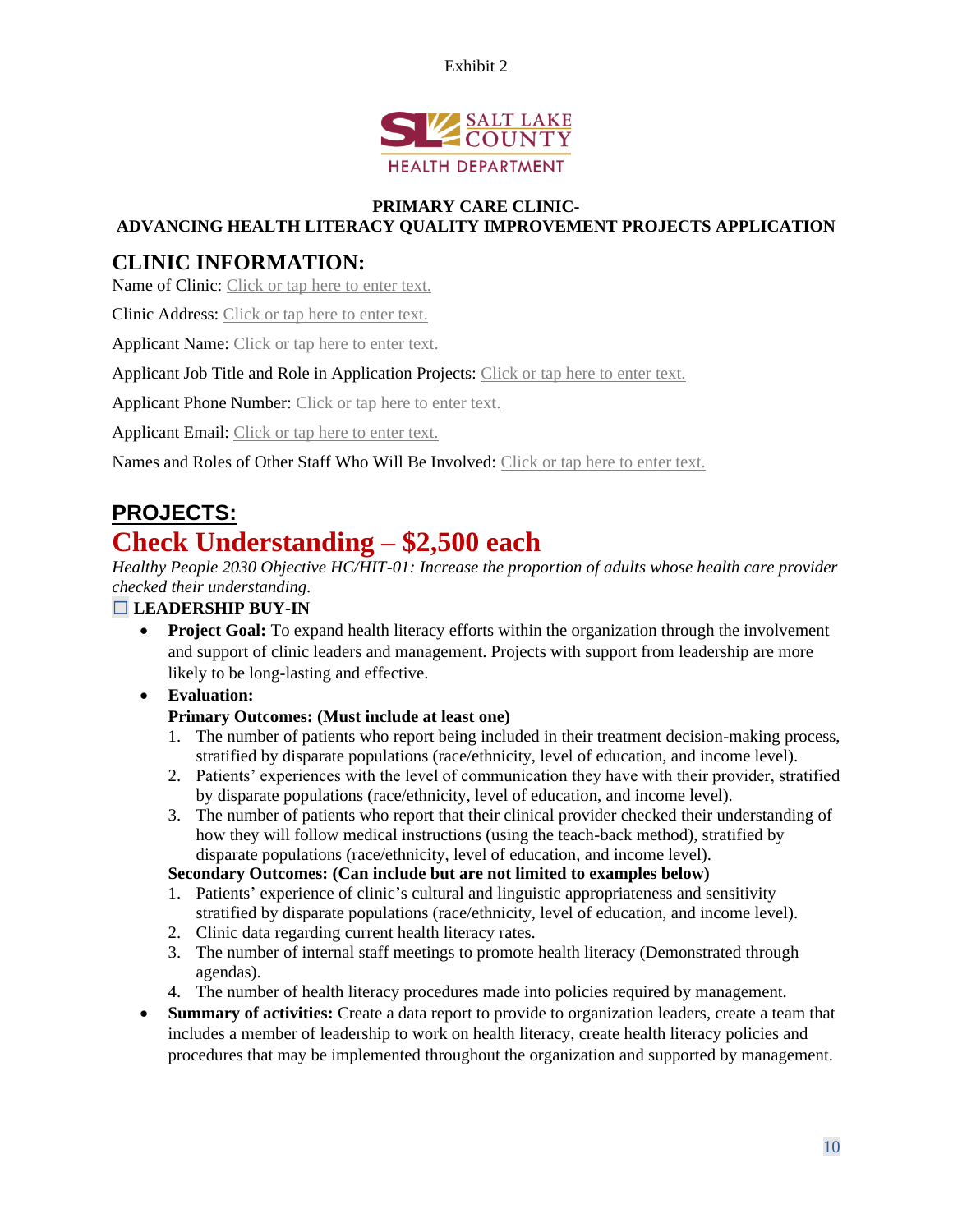## ☐ **INTERNAL TEACH-BACK**

• **Project Goal:** To ensure clinical staff is appropriately trained on teach-back methods using patient education forms that are up to date.

## • **Evaluation**

## **Primary Outcomes: (Must include at least one)**

- 1. The number of patients who reported that their clinical provider checked their understanding of how to follow medical instructions (using the teach-back method). stratified by disparate populations (race/ethnicity, level of education, and income level.
- 2. Patients' experiences with the level of communication they have with their provider, stratified by disparate populations (race/ethnicity, level of education, and income level).

## **Secondary Outcomes: (Can include but are not limited to examples below)**

- 1. The number of internal team meetings for teach-back and skill pass-offs (demonstrated through internal staff agendas).
- 2. The number of mock training sessions and Plain Language training sessions among internal staff (demonstrated through agendas).
- 3. The number of health literacy procedures made into policies required by management.
- 4. The number of providers who report their confidence and conviction in using the teach-back method.
- **Summary of activities:** Providing resources and training for clinical staff to practice teach-back methods and patient education materials. Clinical staff should form an internal team to provide training on teach-back methods and skill pass-offs. This team will also stay updated on current practices and training opportunities. Continuous training and education on effective communication with patients through teach-back methods and plain language practices will improve the quality of patient care.

## ☐ **PATIENT TEACH-BACK**

**Project Goal:** To improve patients' understanding of the information discussed during their visit resulting in lower healthcare costs, lower hospital readmissions, lower legal risks and liability, and higher patient experience and satisfaction.

## • **Evaluation:**

## **Primary Outcomes: (Must include at least one)**

- 1. The number of patients who report that their clinical provider checked their understanding of how they will follow medical instructions (using the teach-back method) stratified by disparate populations (race/ethnicity, level of education, and income level).
- 2. Patients' experiences with the level of communication they have with their provider, stratified by disparate populations (race/ethnicity, level of education, and income level).

## **Secondary Outcomes: (Can include but are not limited to examples below)**

- 1. The number of health literacy-related policies implemented.
- 2. The number of providers who report their confidence and conviction in using the teach-back method.
- **Summary of activities:** Form a team that will work together to implement teach-back best practices. Gather baseline data on the current effectiveness of patient communication. Implement the teach-back method. Gather follow-up data to check if teach-back has improved patient understanding. Implement teach-back into the workflow. Write a policy and procedure on the use of teach-back.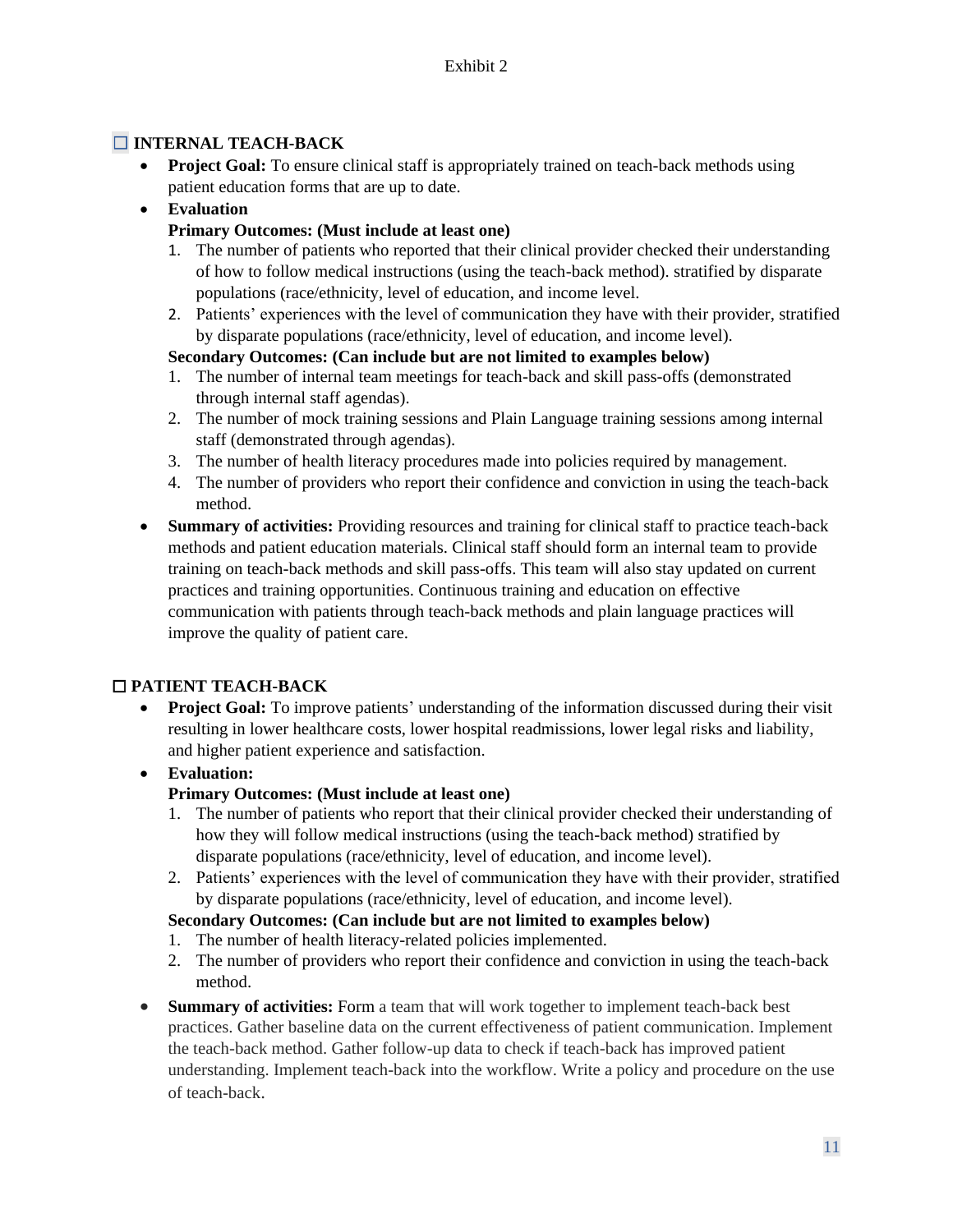## ☐ **INDIVIDUAL QI/PDSA CYCLE PROJECT**

• Create and implement a quality improvement project to build upon existing work in your clinic focused on checking patient understanding.

# **Communication Skills – \$2,500 each**

*Healthy People 2030 objective HC/HIT-02: Decrease the proportion of adults who report poor communication with their health care provider.* 

## ☐ **LANGUAGE ACCESS**

- **Project Goal:** Create a language access plan for the organization to provide language access services at no cost to patients with limited English proficiency (LEP) or disabilities.
- **Evaluation: Primary Outcomes: (Must include at least one)**
	- 1. Patients' experiences of provider communication were identified via focus group discussions, stratified by disparate populations (race/ethnicity, level of education, and income level).
	- **Secondary Outcomes: (Can include but are not limited to examples below)**
	- 1. The number of trained interpreters.
	- 2. Resource book created on language access services.
- **Summary of activities:** Incorporate clinically trained iPad/in-person interpreters into language access plans. Train staff on how to request an in-person or remote interpreter and best practices for working interpreters. Create a helpful tool for clinical staff, such as a resource book with instructions on accessing interpreter services contact information. Utilize bilingual staff by offering training courses to become qualified interpreters. Provide written translations and userfriendly digital access. Use continuous evaluation of language access progress to improve the quality of patient care.

## ☐ **PLAIN LANGUAGE PATIENT INTERACTIONS**

- **Project Goal:** Present verbal information to listeners so they can understand it the first time they hear it.
- **Evaluation:**

## **Primary Outcomes:**

- 1. Patients' experiences with the level of communication they have with their provider, stratified by disparate populations (race/ethnicity, level of education, and income level).
- 2. The number of patients who report their provider checked their understanding of following medical instructions (using the teach-back method), stratified by disparate populations (race/ethnicity, level of education, and income level).

## **Secondary Outcomes (if applicable):**

- 1. The number of health literacy-related policies implemented in a clinic.
- **Summary of activities:** Create a plain language policy to be used with every patient that includes limiting information to 1-2 sentences, using a friendly tone, avoiding medical jargon, and using the Teach-Back Method to confirm understanding.

## ☐ **PLAIN LANGUAGE MATERIALS**

• **Project Goal:** To improve patient access to information by creating materials with wording, structure, and clear design so that intended readers can easily find, understand, and utilize information regarding diagnosis, treatment, side effects, and more.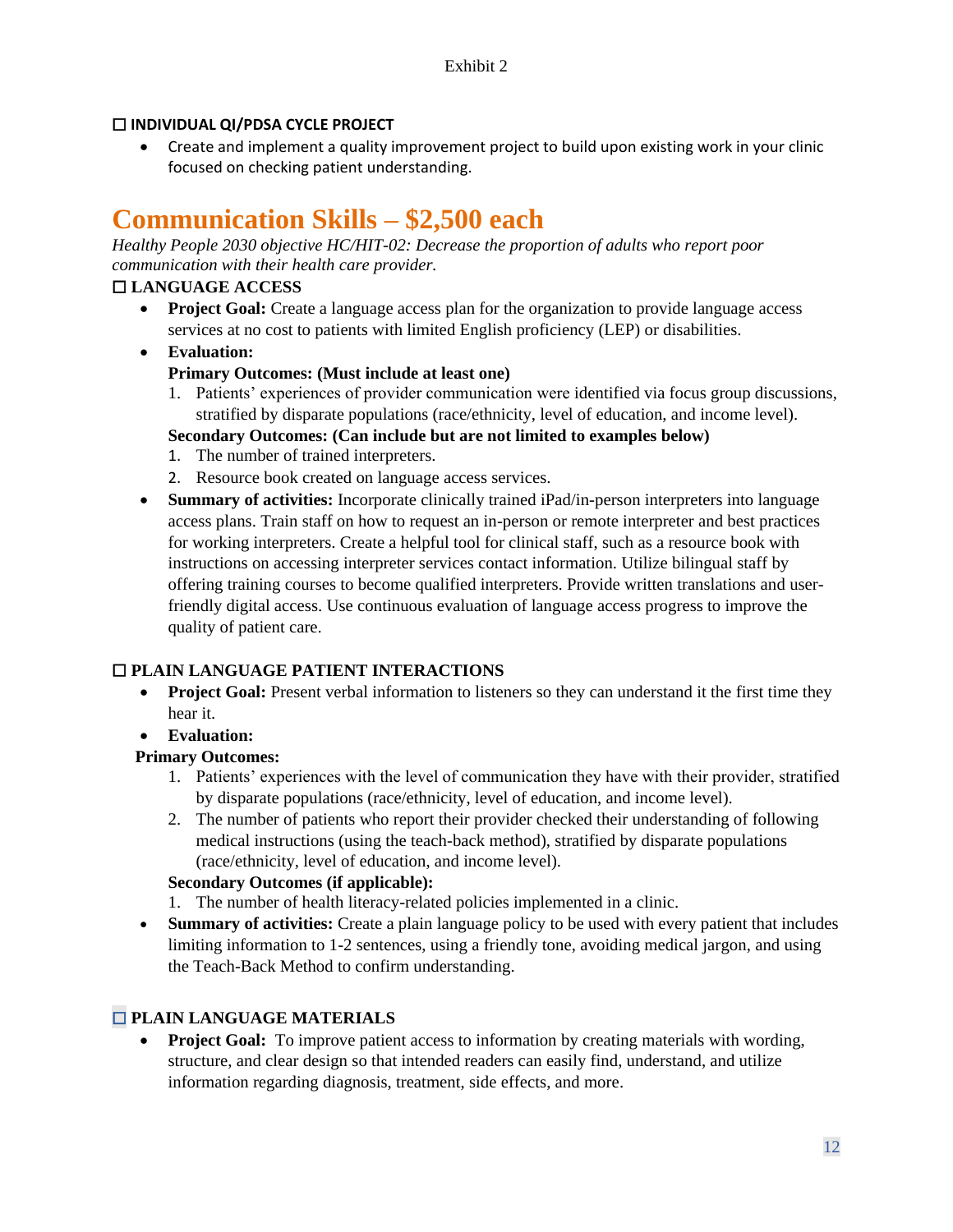## • **Evaluation:**

## **Primary Outcomes: (Must include at least one)**

1. Patients' experiences with the level of communication they have with their provider, stratified by disparate populations (race/ethnicity, level of education, and income level).

#### **Secondary Outcomes: (Can include but are not limited to examples below)**

- 1. The number of internal team meetings to update clinic materials (demonstrated through meeting internal staff agendas).
- 2. The number of materials created for a variety of health concerns.
- 3. Document the progress of the clinic's web presence (could include implementing an online scheduling process).
- 4. Patients' experiences on the cultural and linguistic appropriateness of written materials, stratified by disparate populations (race/ethnicity, level of education, and income level).
- **Summary of activities:** Create a team to update clinic materials, collect and analyze data on the clinic's written materials, create and improve printed materials focusing on plain language, create or improve web presence, create a process for patients to schedule appointments, review materials annually.

## ☐ **INDIVIDUAL QI/PDSA CYCLE PROJECT**

• Create and implement a quality improvement project to build upon existing work in your clinic focused on improved communication with heath care provider.

# **Shared Decision-Making – \$2,500 each**

## *Healthy People 2030 objective HC/HIT-03: Increase the proportion of adults whose health care providers involved them in decisions as much as they wanted.*

## ☐ **PATIENT RECORD ACCESS**

• **Project Goal:** To improve patients' ability to make healthcare decisions and increase patient engagement alongside their provider. Create or improve patient access to their personal medical information in a direct and timely manner and enhance communication with providers. Increasing patient engagement in their health outcomes.

## • **Evaluation:**

## **Primary Outcomes: (Must include at least one)**

1. Patients' experiences with the level of communication they have with their provider through their patient portal, stratified by disparate populations (race/ethnicity, level of education, and income level).

#### **Secondary Outcomes: (Can include but are not limited to examples below)**

- 1. The number of patients who are registered for their patient portal.
- 2. The number of patients who access and utilize their patient portal.
- 3. The number of patients who report satisfaction vs. dissatisfaction with the patient portal.
- The patient portal features most used by the patient to engage with their provider.
- **Summary of activities:** Analyze data about patient portals, form a team to create or improve the patient portal, train staff and patients on the portals, and improve patient engagement with health information.